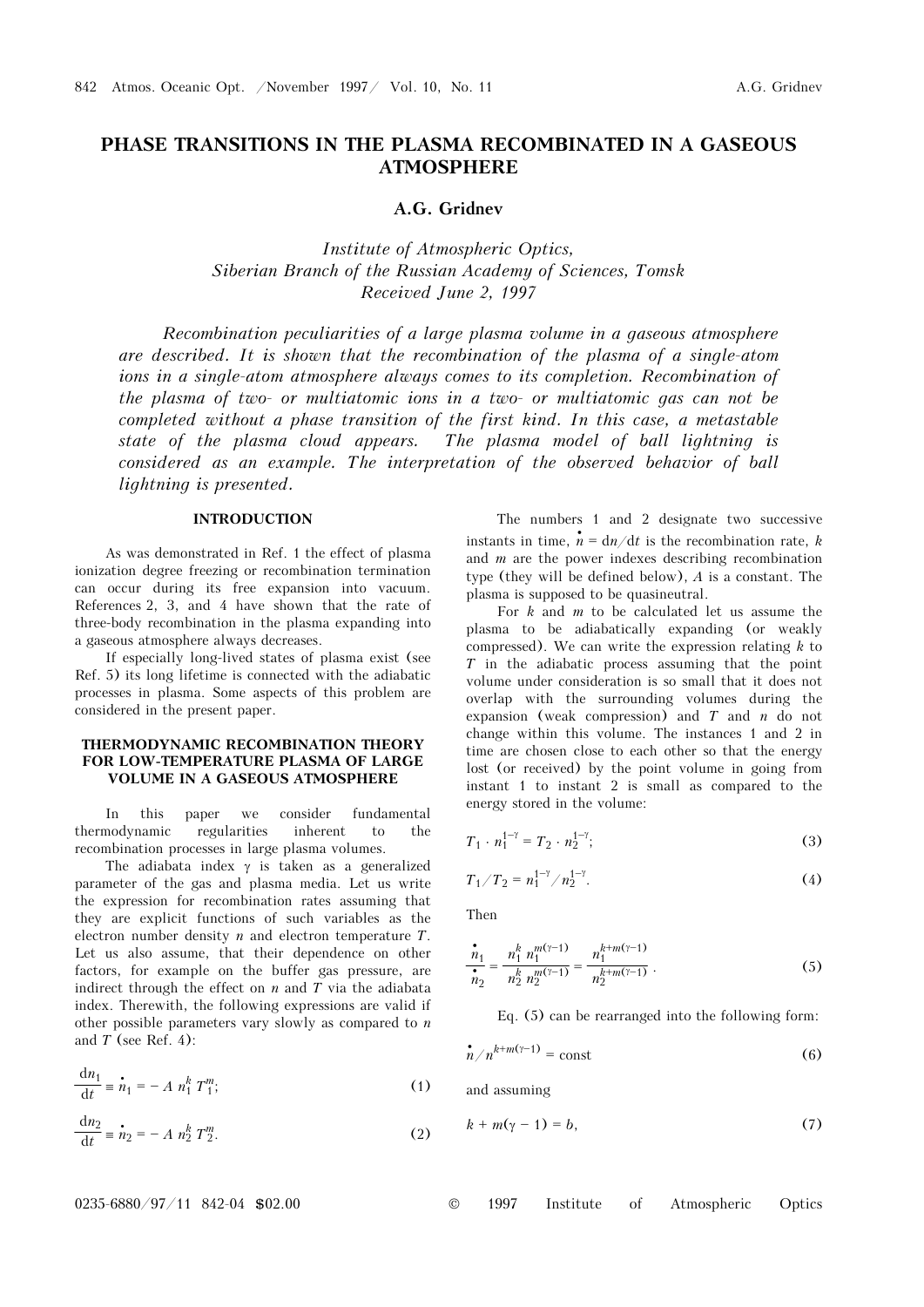$$
\dot{n}/n^b = \text{const.}\tag{8}
$$

A particular solution to the latter equation for the case when the expansion (weak compression) is close to its completion and separate point plasma volumes do not overlap is sought in the form

$$
(1-b)^{-1} n^{1-b} = A_1 - B_1 t.
$$
 (9)

Then, recalling the constants one can write

$$
n^{1-b} = C - B \ t. \tag{10}
$$

By raising both sides of the equation into the  $1/(1 - b)$  power we obtain

$$
n = (C - B t)^{1/1 - b}.
$$
 (11)

The values of the fundamental plasma constants *k* and *m* should not depend on whether the recombination process is in its beginning or stage is almost completed. If this process is practically completed and plasma cloud expands following the ideal gas laws, Eq. (11) is valid when

$$
b = 0.\t(12)
$$

Then the solution takes the form typical for free expansion of ideal gas

$$
n = n_0 - B \ t. \tag{13}
$$

In this case the fall off of the concentration of charged particles occurs only due to the expansion.

In the case of plasma expansion according to the ideal gas laws by substituting Eq. (7) into Eq. (12) and taking  $\gamma = 5/3$  we obtain the condition relating *k*, *m* and γ:

$$
m=-3k/2.\t\t(14)
$$

*Thus, in the case of the adiabatic expansion (or compression) of large plasma cloud in a gaseous atmosphere the only recombination process is allowed, in terms of thermodynamics, wherein the power indexes are related according Eq. (14).* 

The case of a three-body recombination occurs at  $k = 3$ . Then from Eq. (14) it follows that:

$$
m=-9/2.\t\t(15)
$$

In our consideration  $k = -7/3$  corresponds to  $m = -7/2$ . This means that the recombination process is proportional to the one-third power of the electron number density.

If  $k = 2$  Eq. (14) gives:

$$
m = -3.\t(16)
$$

Since constants the *k* and *m* are related by Eq. (14) the recombination types with other *k* are also allowed in the thermodynamics sense.

If *k* and *m* values obtained experimentally are not determined from Eq. (14) the recombination process observed, probably, is not dominant and inverse ionization processes superpose on the first one or walls near plasma boundary effects the recombination.

The requirement that the process be adiabatic means that the plasma cloud volume should first of all be relatively large and have sufficient density. In this case energy losses through emission in resonance lines are substantially reduced. This point is common for photoresonant plasma development and recombination of large plasma objects (see Ref. 6).

Then, the requirement that the process is adiabatic can be satisfied also for a weak compression of plasma (if compression rate is high, the plasma can be strongly heated that causes ionization process to develop). Therewith, γ will be decreased while the recombination rate increase. By contrast, in the case of free expansion γ value increases approaching that characteristic of ideal gas.

Returning to Eq. (5) we see that for all recombination types described by Eqs.  $(14)$ – $(16)$  the recombination rate, similarly to Refs.  $2-4$ , decreases with the expansion. Opposite situation is observed under weak compression. The differential expression (5) under the above assumptions is valid not only for the case of almost completed expansion, but for other stages of the plasma evolution, as well. .

#### **PHASE TRANSITIONS IN A LARGE VOLUME PLASMA CLOUD RECOMBINATING IN A GASEOUS ATMOSPHERE**

The fundamental thermodynamic plasma constants *k* and *m* are related by Eq. (14), which is valid in the case of free (unbounded by walls) recombination lowtemperature plasma of a large volume. In contrast to these constants the adiabatic index changes during expansion and recombination of plasma. Let us set limits within which γ can vary. The adiabatic index of ideal gas  $\gamma = \gamma_{\text{max}}$  is the upper limit ( $\gamma = 5/3$ ). If  $b > 1$ the electron concentration increases with time. This corresponds to the ionization process which is reverse to the recombination or has not a physical sense at all. At *b* approaching unity the concentration tends to infinity. So, the value *b* for the recombination process cannot exceed 1. If  $b = 1$ ,

$$
m(\gamma_{\min}-1)=1-k
$$
 and  $\gamma_{\min}=1+[2(k-1)/(3k)],$  (17)

and for  $k = 3$ ,  $m = -9/2$ 

$$
\gamma_{\min} = 13/9. \tag{18}
$$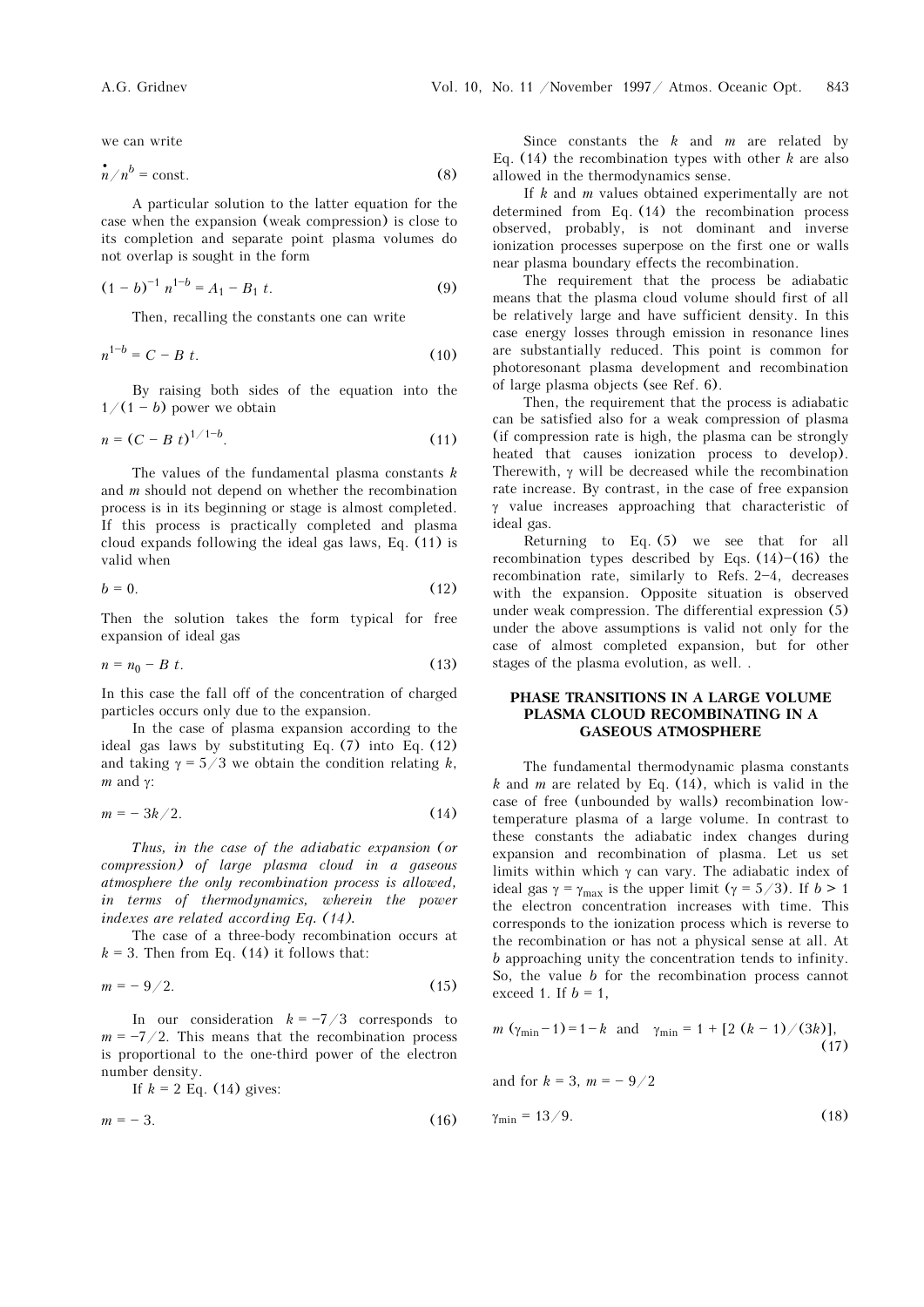Thus, if the recombination with  $k = 3$  and  $m = -9/2$  (three-body recombination) dominates, the γ value can not be lower than  $1\frac{4}{9}$ .

The numerical values of γ presented above do not mean, at all, that this index determined experimentally can not take values out of these limits. As known, the processes other than three-body recombination occur in plasma. In general, the account for these processes may change the above limits. While the numerical values presented can serve a criterion of whether the threebody recombination is the dominating process in plasma or not.

Now let us determine  $\gamma_{\text{min}}$  for other recombination types. For  $k = 3$  and  $m = -9/2$  one can write

$$
\gamma_{\min} = 4/3 \tag{19}
$$

While for  $k = 7/3$  and  $m = -7/2$ 

$$
\gamma_{\min} = 29/21 \tag{20}
$$

For a single-atomic gas  $\gamma = 5/3$  while for plasma consisting of single-atomic ions  $\gamma$  may vary in the range from  $1\frac{4}{9}$ . to  $5/3$ . Hence, nothing prevents  $\gamma$  to vary within these limits and three-body recombination can smoothly go to completion. Different situation is observed if plasma consists of two-atomic ions. Here the adiabatic index can vary within the same limits. However, the final state is a two-atomic gas with the adiabatic index  $\gamma = 1.4$ . Hence, the plasma never can achieve the final state in the process of three-body recombination and a phase transition is necessary. This phase transition does not occur by itself and consumption of energy and external action are needed. If the plasma cloud in the atmosphere is not exposed to that action it transforms into a metastable state in the process of recombination.

From the above consideration it follows that real behavior of the plasma cloud relaxing in the atmosphere seems to involve at least two stages:

a) Plasma cloud expands into the atmosphere, its temperature, density and the recombination rate decreases,  $\gamma$  approaches  $\gamma_{\text{min}}$  which is equal to that of ideal gas.

b) Since the plasma cloud substance density is lower than that of ambient air and only small energy losses (for instance, via radiation) occur, the stage of plasma compression by surrounding gas is observed after termination of its expansion and some cooling. Therewith,  $\gamma$  approaches  $\gamma_{\text{min}}$  and the recombination rate increases. However, from the above reasoning it follows that recombination of plasma with two- or multiatomic ions dominating in two- or multiatomic gas can not come to the final state. Then the plasma cloud necessarily transforms to a metastable state. The phase transition from this state into the final state of ideal gas is possible only by a jump under the action of an external action similarly to the crystallization of a supercooled liquid.

#### **CONCLUSION**

One can conclude as a result of described observations that the thermodynamic approach allows:

1) to establish the relation between the power indexes in expression for the recombination rate and the dependence of the three-body recombination rate on  $T^+$  $9/2;$ 

2) to ascertain that the recombination rate decreases always during expansion of plasma;

3) to show that the plasma of single-atomic ions and electrons can achieve the final state during expansion always;

4) to show that the plasma cloud of two- and multiatomic ions with electrons transforms into a metastable state in the process of recombination in the gaseous atmosphere and a phase transition is necessary to come out this state and to complete the recombination.

The existence of longlived metastable states in a large size plasma cloud in an atmosphere (ball lightning) is the natural fundamental property of plasma the adiabatic processes proceed in which; no additional hypotheses need to substantiate the existence of these states .

The source compensating for energy losses of the metastable plasma cloud in the atmosphere is the compression of cloud under the action of external atmospheric pressure during cloud cooling.

#### **SUPPLEMENT**

# **BALL LIGHTNING, STABILITY OF BALL LIGHTNING, SOURCES COMPENSATING FOR ENERGY LOSSES DURING BALL LIGHTNING EVOLUTION, REASON FOR ONLY A RARE APPEARANCE OF THE BALL LIGHTNING**

1. For the plasma to be long-lived the energy influx is not needed, it is only necessary to provide its adiabacity. If the plasma cell size is not large, so that the ratio between its surface and volume can not provide small energy losses for the adiabatic condition to be satisfied the plasma should absorb energy from the ambient medium to compensate for these losses.

2. During the plasma expansion into a gaseous atmosphere the rate of any type of recombination considered decreases. For the maximal, under a given conditions lifetime to be achieved the plasma should freely expand into the atmosphere or to compress under the action of atmospheric pressure without any contact with walls.

3. Recombination of plasma, consisting of singleatomic ions (inert gases, atoms and ions of chemical elements) during adiabatic process always can go to its completion while the recombination rate decreases as